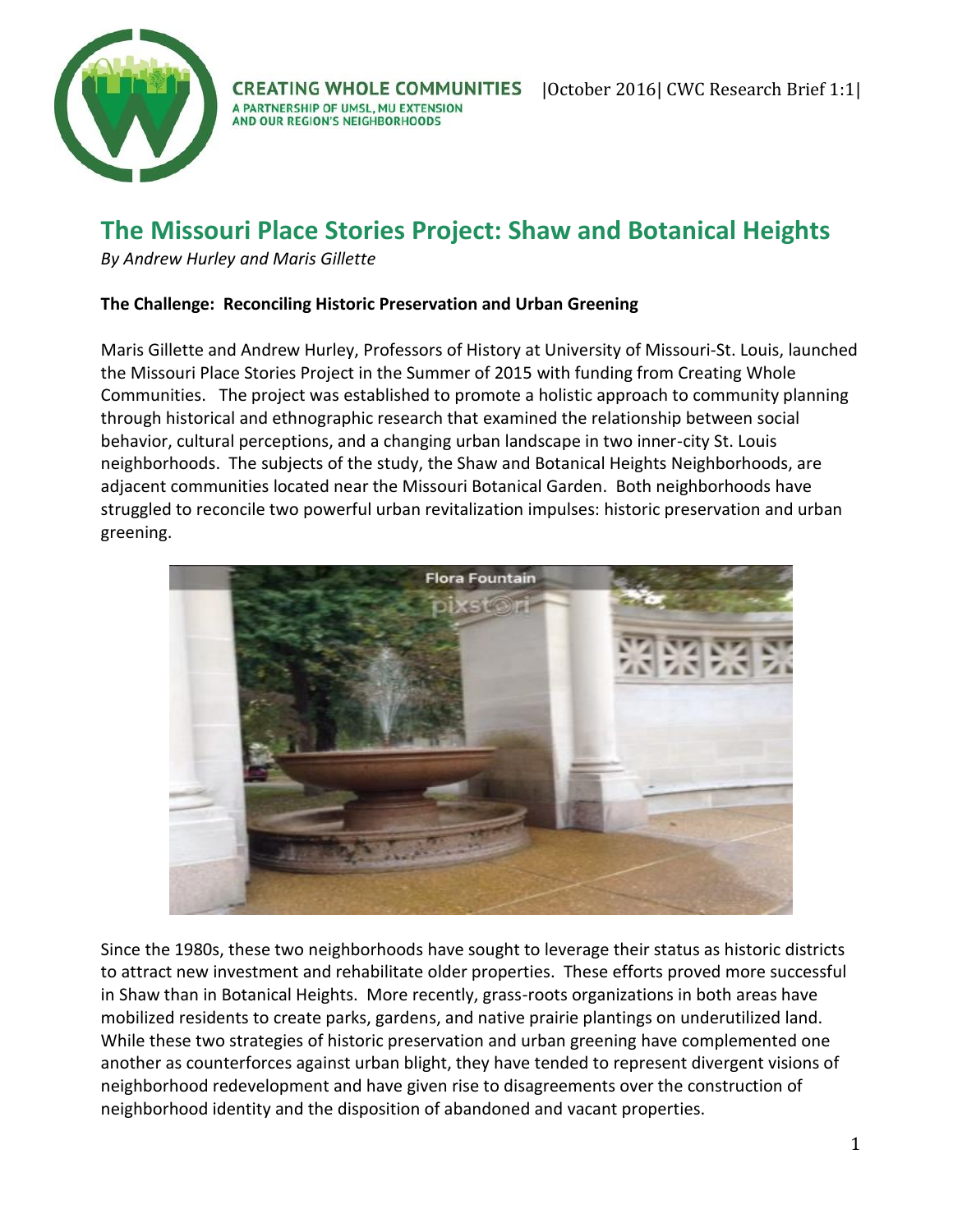# **An Integrated Approach to Nature and History**

Our project aimed to bring these divergent agendas closer together by encouraging residents to view local places as parts of a cultural landscape, a hybrid environment composed of integrated cultural and natural features. We thought that an integrated approach to nature and history might prove beneficial to residents involved in stewarding and planning for their neighborhoods. In particular, we hoped to harness qualities associated with heritage and history, including empathy, a strong sense of identification, and valorization of the local.



Community partnerships proved vital to the successful execution of the Missouri Place Stories Project. Sustainable in St. Louis, a grass-roots organization interested in leveraging collective memories to support the installation of green infrastructure, became our first community partner and helped us conceptualize the project, prepare historical materials, and analyze collected data. Partnerships with the two largest neighborhood organizations in the area, the Shaw Neighborhood Improvement Association and the Botanical Heights Neighborhood Association, facilitated our wide outreach to the community in terms of both recruitment and the dissemination of research results. Collaboration with the Compton Heights Christian Community Church was invaluable for reaching segments of the community who were not associated with the more prominent neighborhood organizations.

The Missouri Place Stories Project proceeded through three overlapping phases. Beginning in June 2015, faculty and graduate students at the University of Missouri-St. Louis prepared historical information packets that highlighted long-term changes in the area's built and natural landscapes. In the second phase, stretching from August 2015 to April 2016, we invited residents to read the historical information packets and then record photo-narrations about meaningful places in their neighborhood using the Pixstori mobile app. This exercise constituted the core of our research efforts. Overall, we collected 136 photo-narrations from 26 people: 12 from Botanical Heights and 14 from Shaw. Contributors photographed 78 distinct places, of which 44 were in Botanical Heights and 34 in Shaw.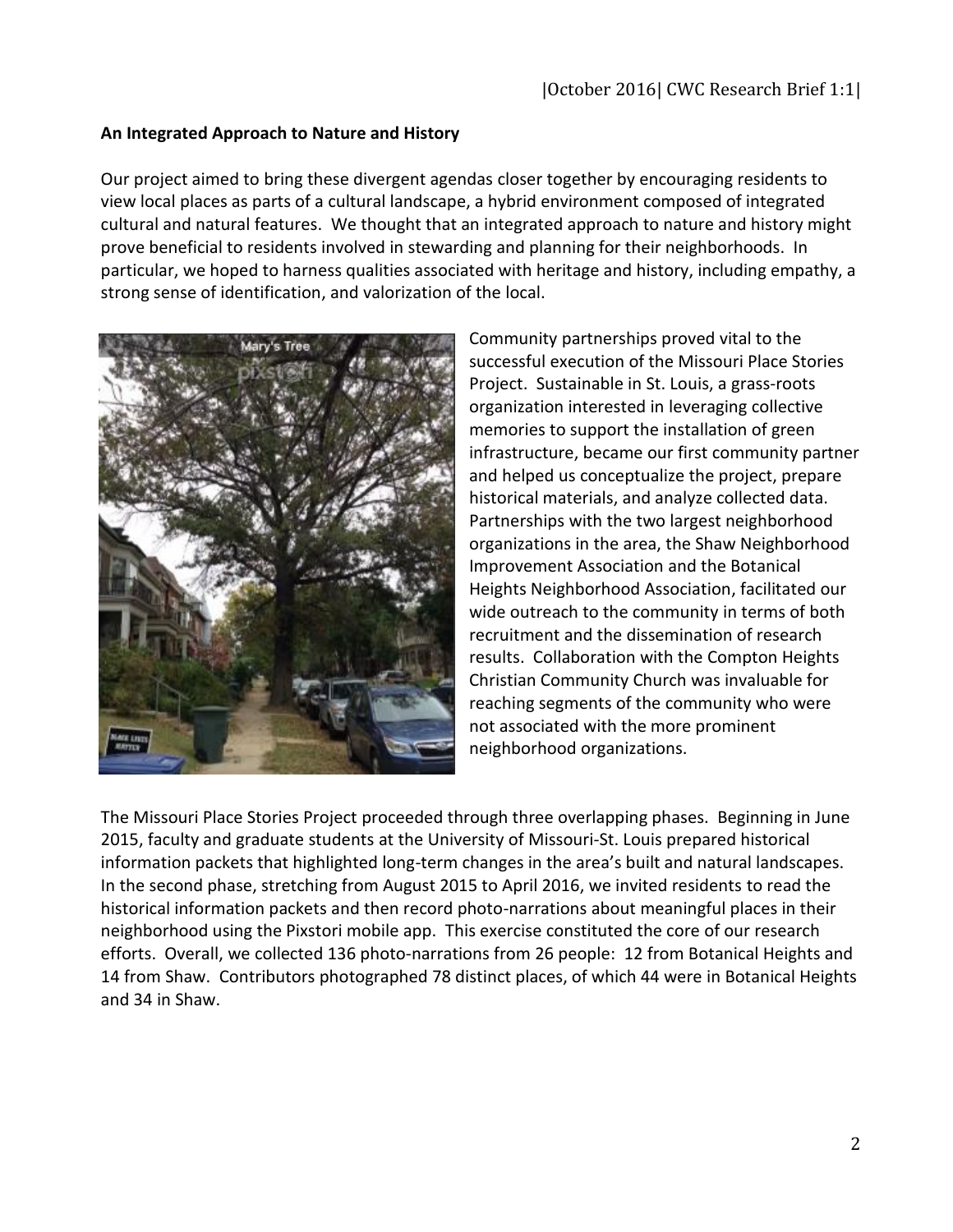# **Findings: What the Community Values**

Among the most frequently discussed places were Tower Grove Park, the I-44 Underpass/Viaduct at Thurman, the Botanical Heights Community Garden, the Vonderrit Myers Memorial, the Missouri Botanical Garden, the playground at Blaine and Thurman, and St Margaret of Scotland Church. Participants also selected many less widely recognized sites, such as the streetcar tracks poking above the roadway near Thurman and Botanical Place, a small prairie planting in an alley, an old tree on Russell Avenue, and many more.

The following themes emerged from the assemblage of place stories:

- Walkability is an important neighborhood attribute -- people like being able to walk to cafes, restaurants, stores.
- Old trees contributed to community identity, and the provision of shade is highly valued.
- Manicured green spaces are preferred over wild ones.
- Green spaces are most appreciated when they also serve as social spaces.
- Historical architecture and remnants of the past (e.g., old signs) are important to local identity, but many dilapidated structures warrant demolition.
- Vonderrit Myers' death should be marked and mourned.
- Street barricades are positive for pedestrians and cyclists, but also reflect an unwelcoming bunker mentality.



Perhaps unsurprisingly, many of the photo-narrations reflected a persistent tendency to put nature and history in separate domains. Residents tended to locate history in buildings, civic institutions (such as the Missouri Botanical Garden), and old signs. Interestingly, green spaces acquired meaning as places where relatives and neighbors gathered to work the land, play with their children, or enjoy reunions and picnics. Yet some of the stories, memories, and commentaries about trees, gardens, streets, and buildings revealed nuanced and holistic thinking. Some residents explicitly linked green spaces to history through Henry Shaw, local personages, or historic ideals about people and nature.